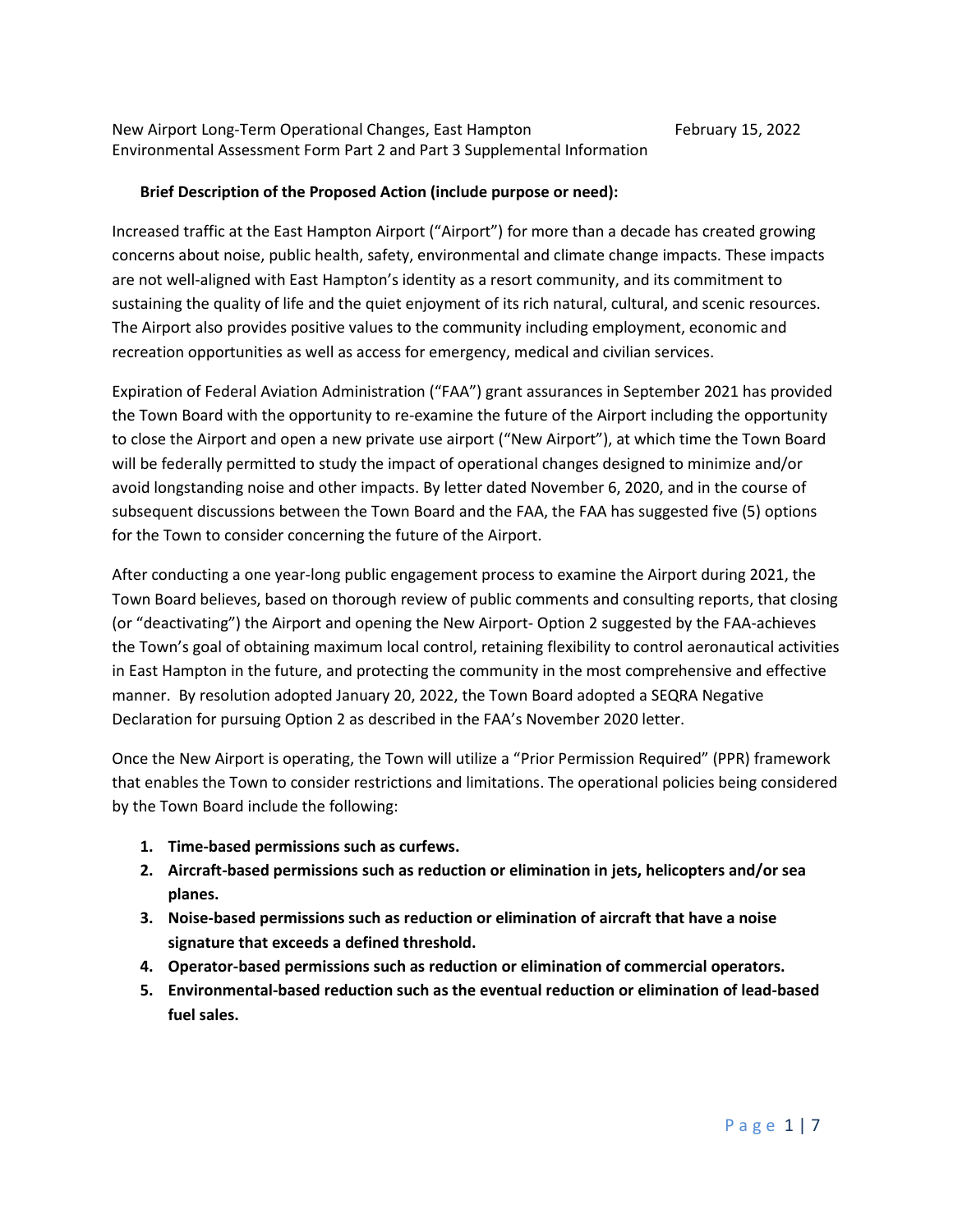This EAF evaluates the potential environmental impacts of adopting long-term operational changes to the New Airport being considered by the Town Board.

## **Expanded Environmental Assessment Form Part 2 and Part 3**

- **1. Impact on Land-** The modifications and restrictions contemplated for operating a New Airport in accordance with a Prior Permission Required (PPR) framework will not involve the construction on or physical alteration of the land surface at the New Airport. Similarly, while aircraft that would have been bound for the New Airport may be diverted to other proximate airports (the "Affected Airports"), those operations would only be accommodated to the extent that the Affected Airports had the capacity to handle additional flights. There is no plan of which the Lead Agency is aware to expand the capacity of any of the Affected Airports. The Proposed Action would not result in any physical impacts to land.
- **2. Impact on Geological Features-** No physical changes, improvements or alterations are proposed as part of the PPR framework. Similarly, while aircraft that would have been bound for the New Airport may be diverted to the Affected Airports, those operations would only be accommodated to the extent that the Affected Airports had the capacity to handle additional flights. There is no plan of which the Lead Agency is aware to expand the capacity of any of the Affected Airports. The Proposed Action would not result in any physical impacts to land. Therefore, no impacts to geological features will occur.
- **3. Impact on Surface Water-** No physical changes, improvements or alterations are proposed as part of the PPR framework. Similarly, while aircraft that would have been bound for the New Airport may be diverted to the Affected Airports, those operations would only be accommodated to the extent that the Affected Airports had the capacity to handle additional flights. There is no plan of which the Lead Agency is aware to expand the capacity of any of the Affected Airports. The Proposed Action would not result in any physical impacts to land or surface water. Therefore, no impacts to surface waters will occur.
- **4. Impact on Groundwater-** No physical changes, improvements or alterations are proposed as part of the PPR framework. Part of the PPR restrictions may include, at some future date, a sunset provision on the sale of lead-based fuel at the airport. This could help protect groundwater resources from potential spills and contamination. Removal of tanks and any potential cleanup would be subject to a separate environmental review and permitting process.

Forty-seven acres within the airport property are subject to Superfund restrictions, for which the Town Board has signed a consent order with the NYSDEC for cleanup. The Final Site Characterization Report identified the following areas of concern where PFOA and/or PFOS were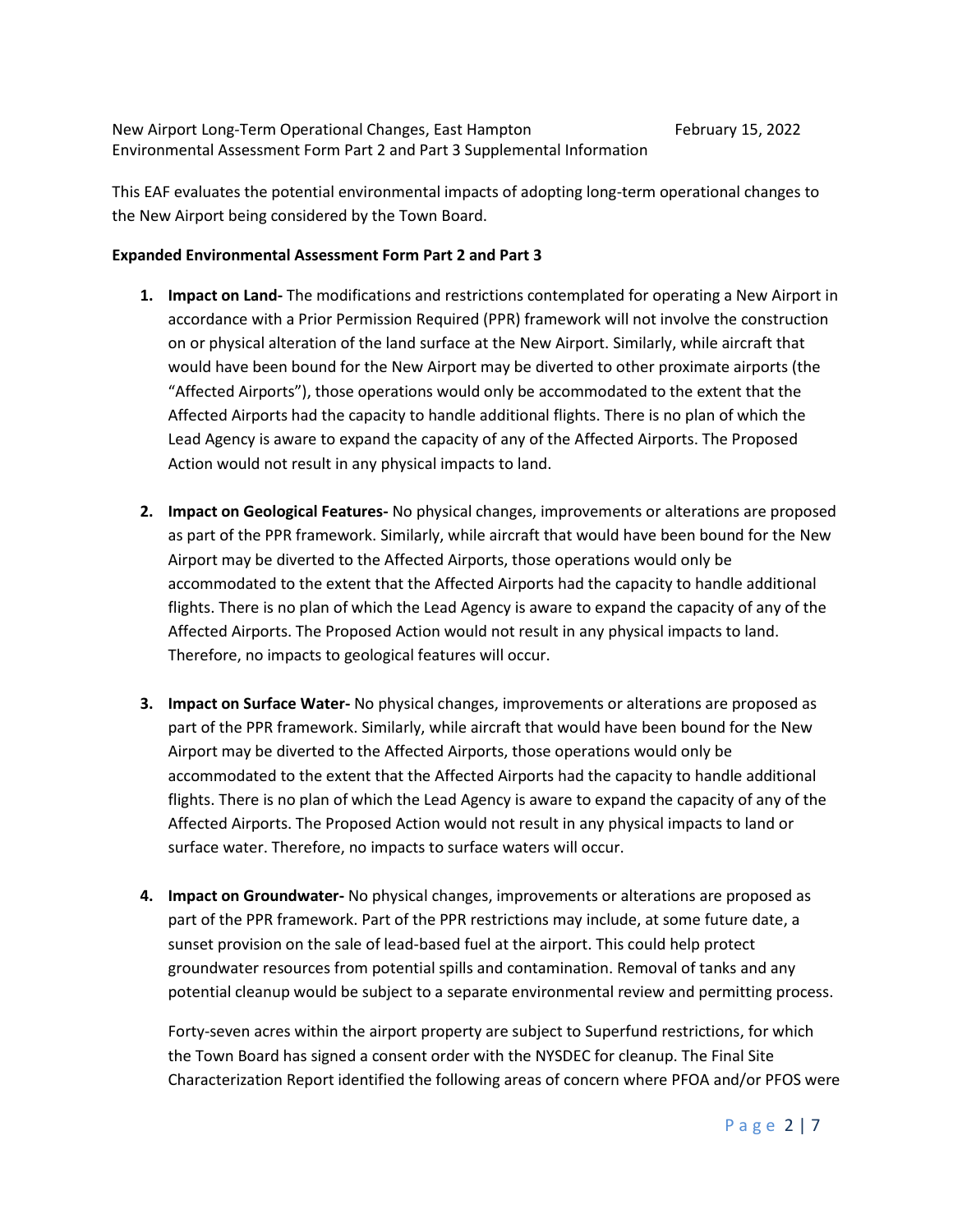detected in Site groundwater concentrations above the US EPA Health Advisory Level of 70 ppt: where firefighting foam training and crash response occurred, where aqueous film forming foam (AFFF) was used in a mass casualty training exercise, where AFFF and fire trucks are stored, and adjacent to the burn training structure. The consent order and clean-up are proceeding independently of any proposed PPR restrictions at the New Airport and the Proposed Action would not affect that cleanup.

- **5. Impact on Flooding-** No physical changes, improvements or alterations are proposed as part of the PPR framework. Therefore, no impacts contributing to flooding will occur.
- **6. Impact on Air-** The modifications and restrictions contemplated for operating a New Airport in accordance with a PPR framework could potentially result in the redistribution of some of the aircraft operations that would have otherwise occurred at the New Airport to other nearby airports and landing areas. This redistribution or diversion could result in an increase, and would redistribute, greenhouse gas and other air emissions due to potential increased aircraft operations at the Affected Airports and ground vehicular miles required to access nearby surrounding airports or as a result of changes in modes of travel from aircraft to land-based vehicles (see Impact on transportation for a full discussion of potential diversion impacts and the potential increase in aircraft and ground vehicle trips).
- **7. Impact on Plants and Animals-** No physical changes, improvements or alterations are proposed as part of the PPR framework. Similarly, while aircraft that would have been bound for the New Airport may be diverted to the Affected Airports, those operations would only be accommodated to the extent that the Affected Airports had the capacity to handle additional flights. There is no plan of which the Lead Agency is aware to expand the capacity of any of the Affected Airports. The Proposed Action would not result in any physical impacts to land. Therefore, no direct impacts on plants and animals will occur.

There is a potential for changes to aircraft noise to indirectly affect certain noise-sensitive wildlife on or proximate to the Affected Airports.

**8. Impact on Agricultural Resources-** No physical changes, improvements or alterations are proposed as part of the PPR framework. Similarly, while aircraft that would have been bound for the New Airport may be diverted to the Affected Airports, those operations would only be accommodated to the extent that the Affected Airports had the capacity to handle additional flights. There is no plan of which the Lead Agency is aware to expand the capacity of any of the Affected Airports. The Proposed Action would not result in any physical impacts to land. Therefore, no impacts to agricultural resources will occur.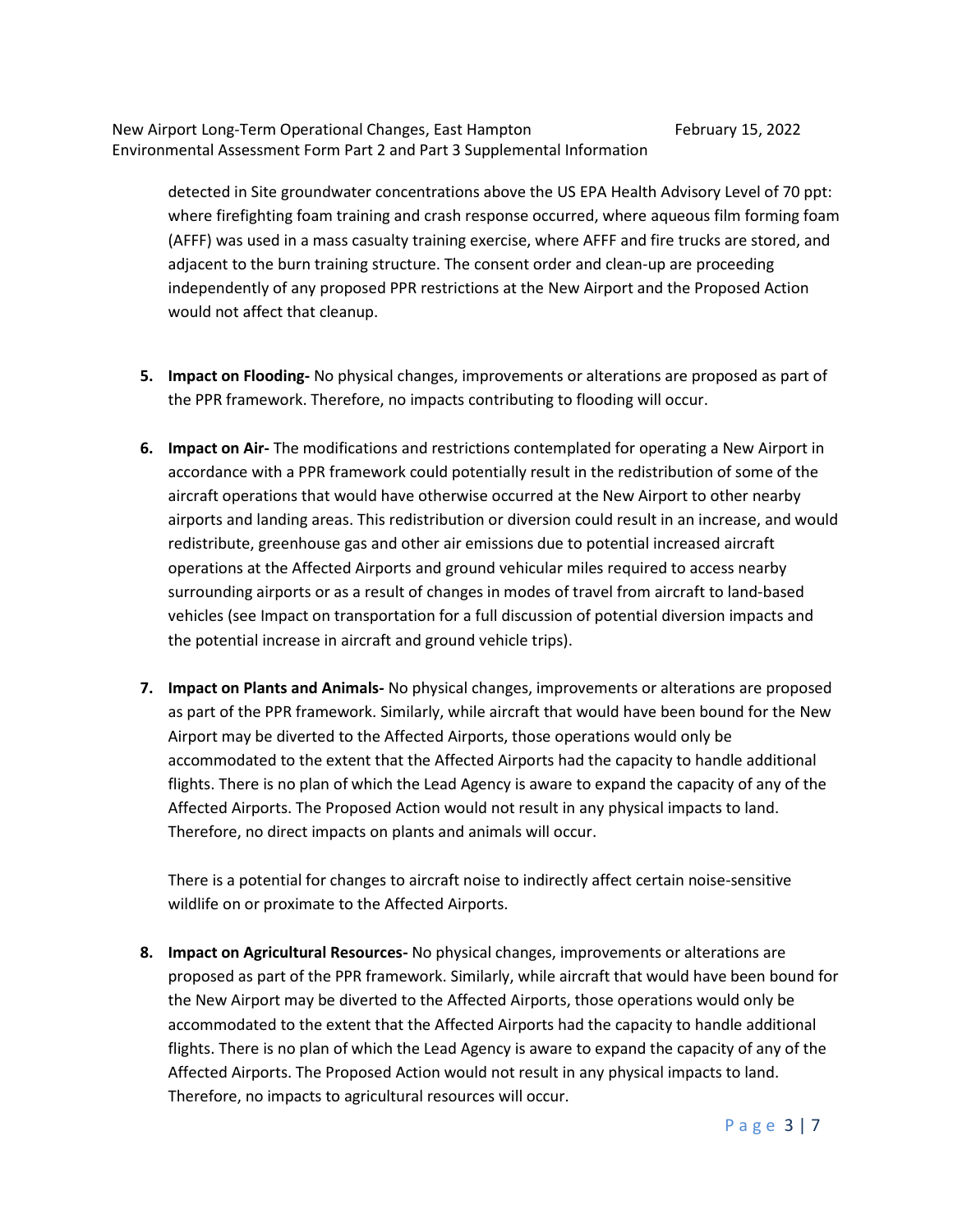- **9. Impact on Aesthetic Resources-** No physical changes, improvements or alterations are proposed as part of the PPR framework. Therefore, no impacts to aesthetic resources will occur.
- **10. Impact on Historic and Archaeological Resources-** No physical changes, improvements or alterations are proposed as part of the PPR framework. Similarly, while aircraft that would have been bound for the New Airport may be diverted to the Affected Airports, those operations would only be accommodated to the extent that the Affected Airports had the capacity to handle additional flights. There is no plan of which the Lead Agency is aware to expand the capacity of any of the Affected Airports. The Proposed Action would not result in any physical impacts to land. Therefore, no impacts to historic and archaeological resources will occur.
- **11. Impact on Open Space and Recreation** No physical changes, improvements or alterations are proposed as part of the PPR framework. Similarly, while aircraft that would have been bound for the New Airport may be diverted to the Affected Airports, those operations would only be accommodated to the extent that the Affected Airports had the capacity to handle additional flights. There is no plan of which the Lead Agency is aware to expand the capacity of any of the Affected Airports. The Proposed Action would not result in any physical impacts to land. Therefore, no impacts to open space and recreation will occur at the Airport. See paragraph 18 for potential impacts to the community character of protected open space.
- **12. Impact on Critical Environmental Areas-** The New Airport is located within two overlapping Critical Environmental Areas: The South Fork Special Groundwater Protection Area (SF SGPA) and the Town of East Hampton Water Recharge Overlay District (WRO). No physical changes, improvements or alterations are proposed as part of the PPR framework. Therefore, no direct impacts to critical environmental areas will occur at the New Airport. Part of the PPR restrictions may include, at some future date, a sunset provision on the sale of lead-based fuel at the New Airport. This could help protect groundwater resources, including the SF SGPA and the Town of East Hampton WRO from potential spills and contamination. Removal of tanks and any potential cleanup would be subject to a separate environmental review and permitting process.

While aircraft that would have been bound for the New Airport may be diverted to the Affected Airports, those operations would only be accommodated to the extent that the Affected Airports had the capacity to handle additional flights. There is no plan of which the Lead Agency is aware to expand the capacity of any of the Affected Airports. The Proposed Action would not result in any physical impacts to the quantity or quality of critical environmental areas. See paragraph 18 for potential impacts to the character of critical environmental areas surrounding the Affected Airports, such as those around Montauk Airport.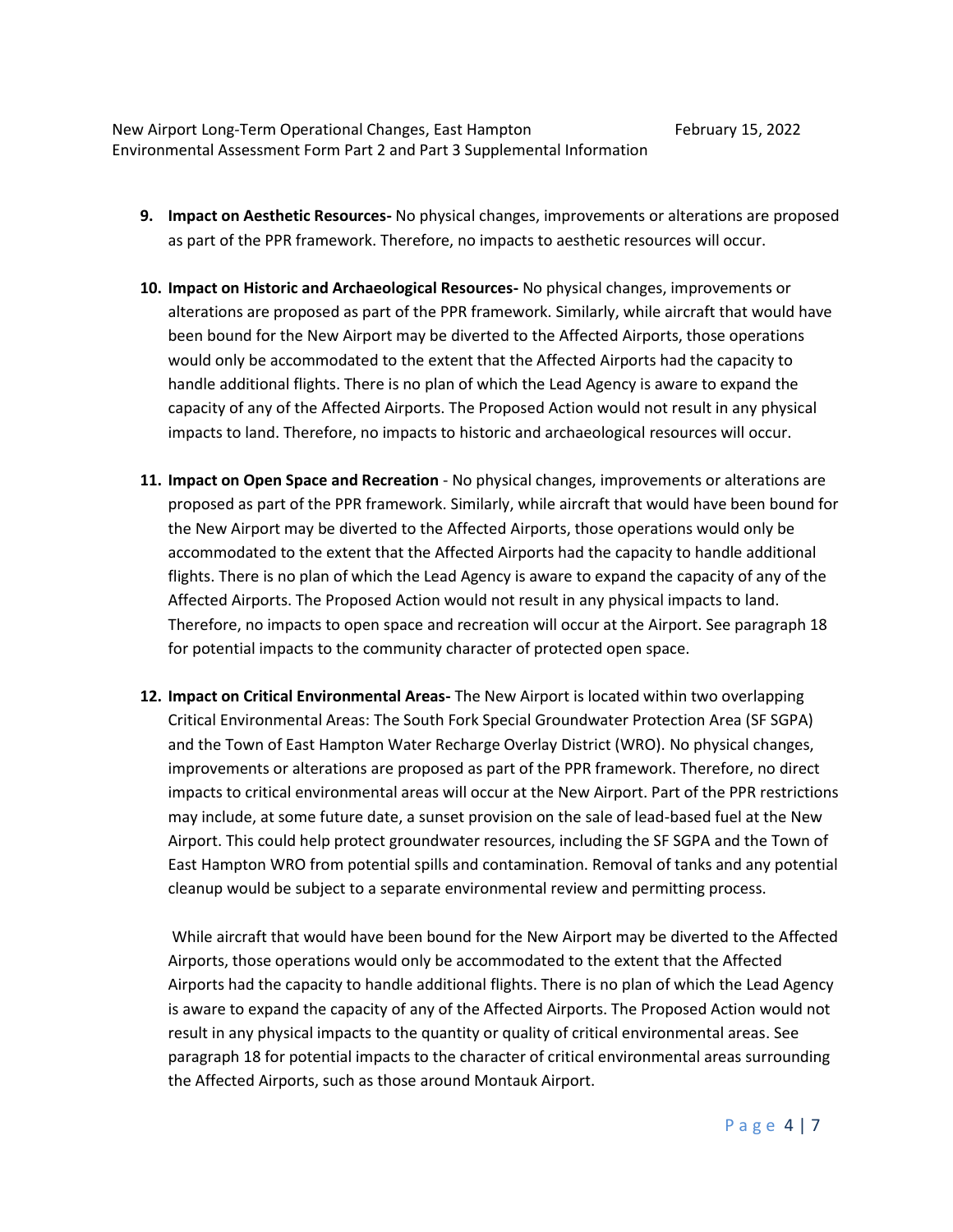**13. Impact on Transportation-** The modifications and restrictions contemplated for operating a New Airport in accordance with a PPR framework could potentially result in the redistribution of some of the aircraft operations that would have otherwise occurred at the New Airport to other nearby airports and landing areas. Redistribution or diversion could have adverse impacts on the operations at the Affected Airports, with associated negative impacts on ground traffic, noise, and air emissions.

The facilities most likely to receive diverted aircraft operations include Gabreski Airport, Montauk Airport and Southampton Heliport. In addition to the aircraft that could feasibly divert to these surrounding airports, the PPR could cause changes in types of aircraft, frequency, time of day and routes of aircraft, all of which could impact Affected Airports and the airspace over East Hampton. Limited facilities for aircraft parking and fueling at Montauk Airport may lead some aircraft operators to drop off passengers and then return later for pickup, thereby further increasing aircraft operations and associated impacts to Montauk.

The PPR restrictions could also potentially result in increased ground vehicle miles and hours of travel for passengers utilizing aircraft not permitted at the New Airport. This could negatively impact the capacity of the roads and traffic surrounding the airports, serving Montauk and East Hampton Town and the general region. Increased traffic may also impact emergency vehicle operations and non-motorized users of the roadway network, such as pedestrians, bicyclists, etc.

**14. Impact on Energy-** The modifications and restrictions contemplated for operating a New Airport in accordance with a PPR framework could potentially result in changes to fuel usage for aircraft and vehicles. Increased fuel usage could result from an increase in aircraft and road vehicle miles traveled by passengers no longer permitted to use the New Airport at East Hampton. Similarly, users that formerly landed at East Hampton may use less aircraft fuel if they land at one of the Affected Airports.

Another potential impact to energy resulting from the PPR framework is the consideration of a ban on the sale of lead-based fuel at the New Airport, the potential imposition of sunset provisions on the usage of lead-based aircraft and the imposition of other measures to encourage more environmentally sound operations. The negative impacts associated with lead fueled aircraft is well documented. However, the ban on lead-based fuel could, in the short term, increase the aircraft mileage and energy usage of East Hampton based aircraft dependent on lead-based fuel due to the need to purchase fuel from another airport before returning to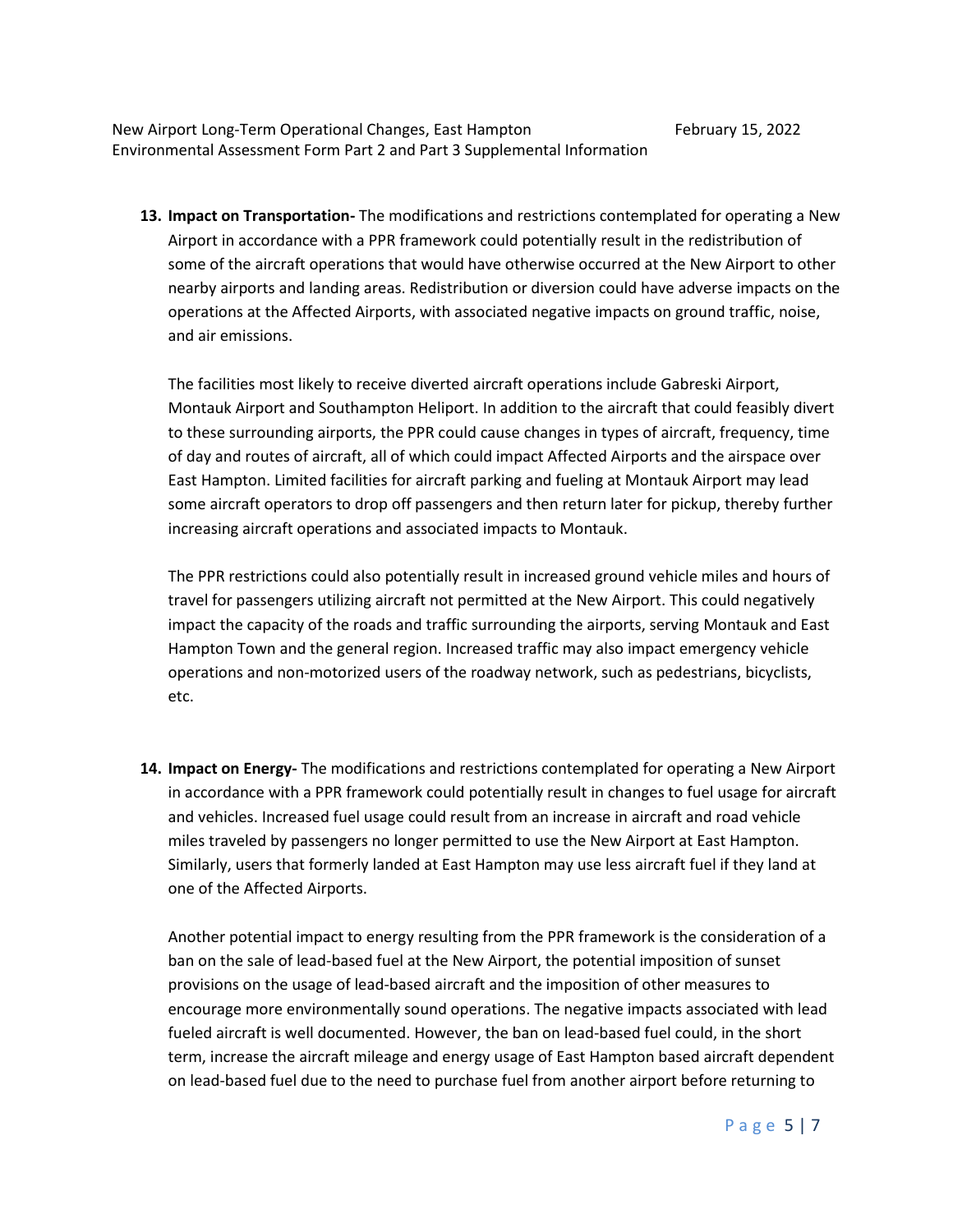East Hampton. It is noted that the EPA has taken preliminary steps to regulate lead pollution from aircraft fuel and the aircraft industry claims that alternative technologies will soon replace leaded fuel engines. Thus lead-based fuel operations are on a course to be phased out nationwide, not just in East Hampton and adverse impacts, if any, may be short lived.

- **15. Impact on Noise, Odor, or Light-** The modifications and restrictions contemplated for operating a New Airport in accordance with a PPR framework could potentially result in diversion of aircraft and associated noise impacts to surrounding airports. Noise impacts are associated with type of aircraft, frequency, time of day and aircraft routes. No impacts to odor or light are anticipated at the Affected Airports.
- **16. Impact on Human Health-** The modifications and restrictions contemplated for operating a New Airport in accordance with a PPR framework could potentially reduce the amount of greenhouse gas and other air pollutants generated by aircraft using the New Airport. Alternatively, diversion to Affected Airports other nearby airports and conversion to ground vehicles could increase the amount of greenhouse gas and other air pollutants generated by people traveling to and from East Hampton.

Diversion to Affected Airports could result in noise impacts with associated impacts on human health.

Forty-seven acres within the Airport property are subject to Superfund restrictions for which the Town Board has signed a consent order with the NYSDEC for cleanup (see impact to groundwater for a more complete description of the contamination). The consent order and the clean-up are proceeding independently of any proposed PPR restrictions, and the Proposed Action would not affect that cleanup.

**17. Consistency with Community Plans-** Goal 2 of the Town Comprehensive Plan (2005) states that the Town should "Take forceful measures to protect and restore the environment…" and reduce impacts of human-produced noise.

In 2021, the Town Board unanimously adopted a "Climate Emergency Declaration" demonstrating the Town's commitment to make climate mitigation and the elimination of greenhouse gas emissions a guiding principle and objective of all municipal operations, all policy and purchasing decisions, all planning and zoning decisions and all aspects of Town business for the foreseeable future.